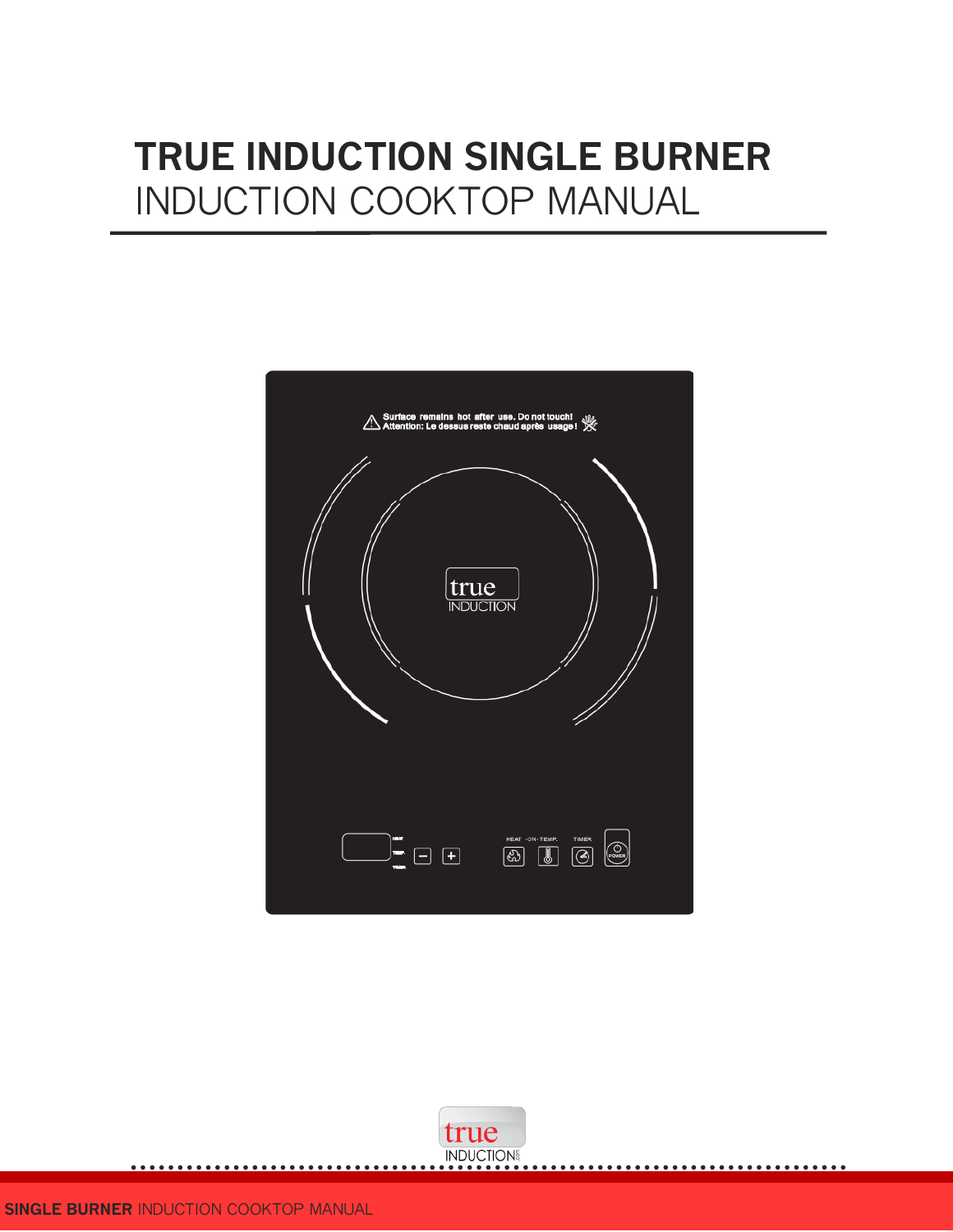## TABLE OF **CONTENTS**

| $\mathbf{II}$ . |  |
|-----------------|--|
| III.            |  |
| IV.             |  |
|                 |  |
|                 |  |
|                 |  |
|                 |  |
|                 |  |
| $V_{\cdot}$     |  |
| VI.             |  |
| VII.            |  |

Thank you for purchasing the **True Induction Single Burner IT-1B cooktop**. Please read the entire instruction manual prior to using your unit. If you have any questions regarding the True Induction cooktop please visit **http://www.Truelnduction.com** or call: **1-877-862-7049**.

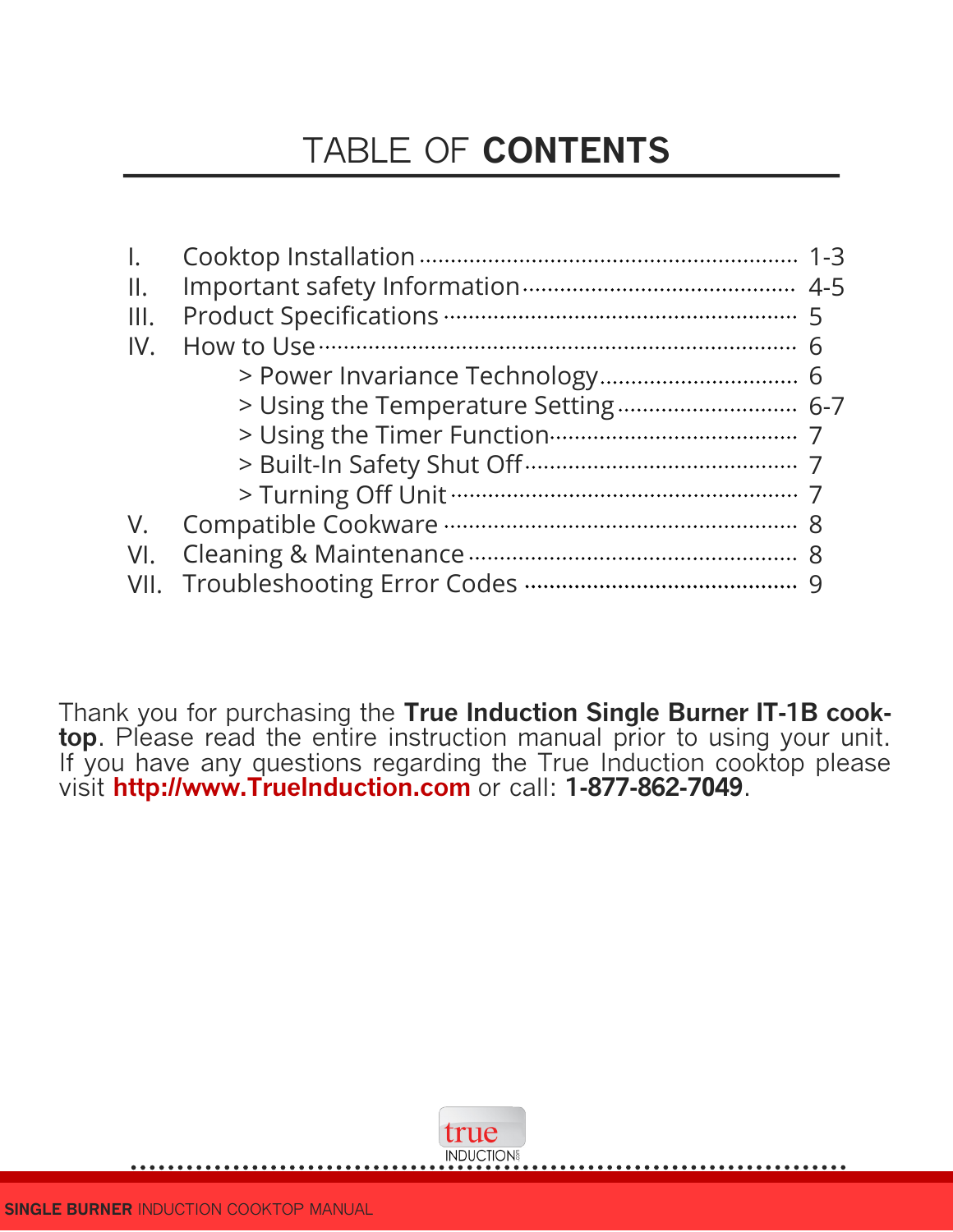### **I. Cooktop Installation** Dimensions and Placement for Cut-out in Countertop

- Cut a rectangle hole in the countertop where the cook top is to be placed. The dimensions for the cut-out are 11 1/8'' x 14 1/4''
- The cut-out must be placed at least 2 1/2" from any side of the countertop.
- To achieve flush mounting installation, use a router tool to round the corners of the hole cut into the countertop.



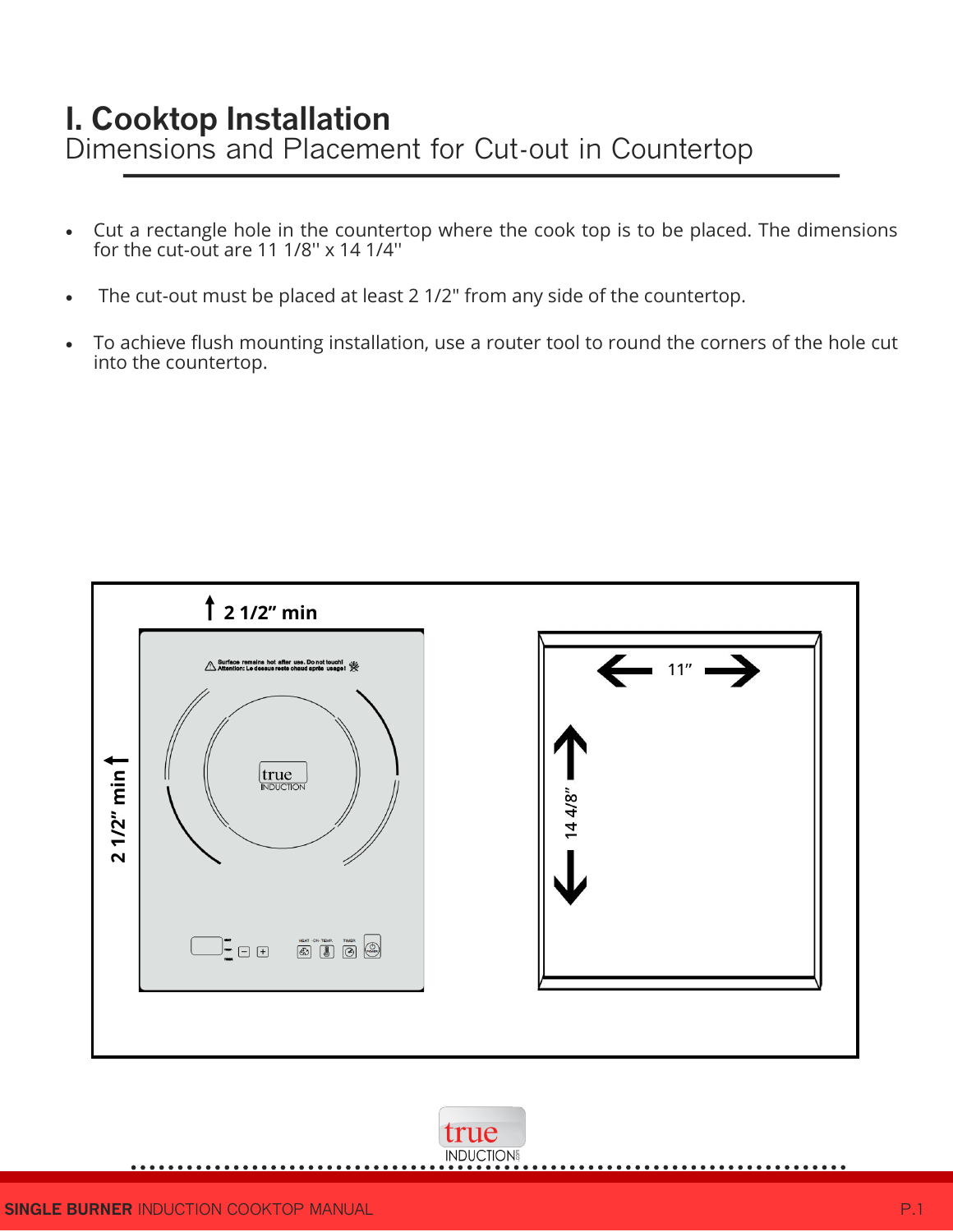## **I. Cooktop Installation Continued...**

- First feed the power wire through the hole and to the location of the power receptacle underneath the cabinet.
- The 'h'' overhang on the induction cooker comes with pre-installed foam gasket. Peel off the adhesive protector on the bottom of the gasket and set the induction cooker into the cutout. Gently press down on the induction cook top to secure the adhesive gasket to the countertop. The cook top should be sitting on the supports previously installed.
- For RV use, apply butyl tape instead of the supplied foam tape. Butyl tape will provide adequate adhesion and still allow for removal if the unit needs to be serviced.



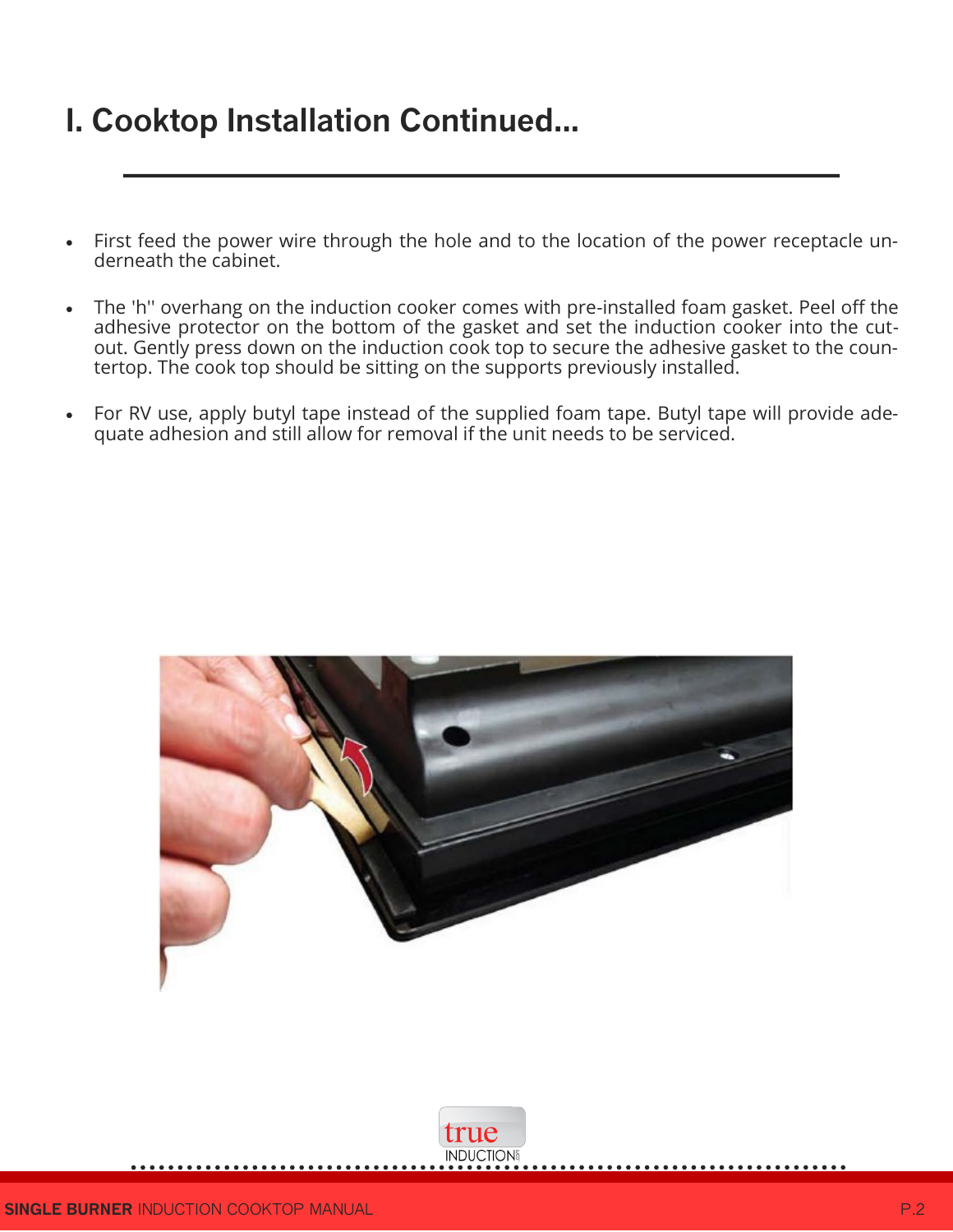## **I. Cooktop Installation Continued...**

Clearance Needed for Air Circulation

Below you will see a diagram of the air flow. Be sure not to block either the intake or exhaust



 For proper air circulation, allow at least 3" of clearance from the bottom of the induction cooker to any shelving or storage. The underside of the countertop should not be closed off from the cabinetry underneath for better air flow.



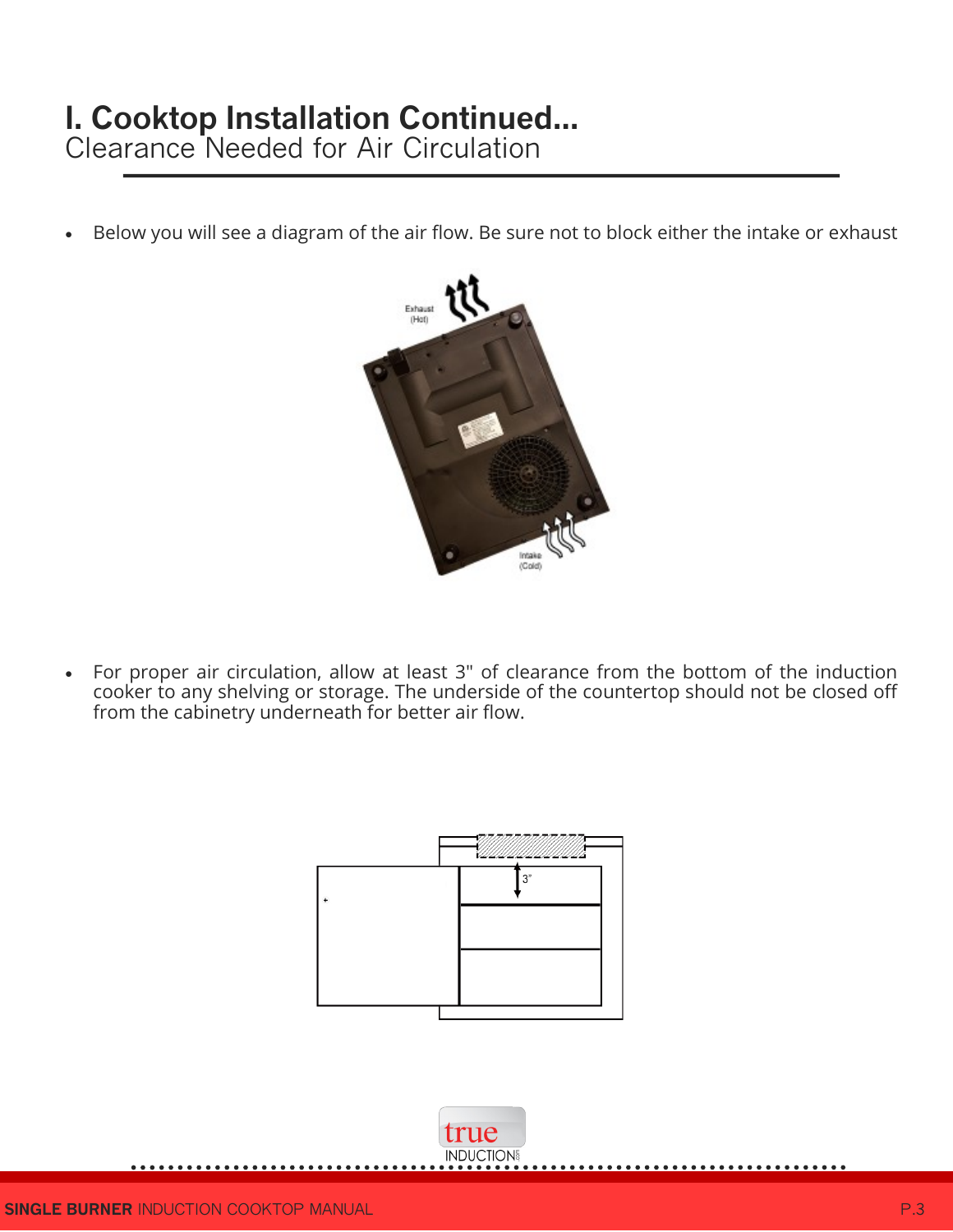## **II. Important Safety Information**

When using electrical appliances, basic safety precautions should always be followed. For the True Induction cooker, even with built-in safety features, it is essential to heed all precautions:

- When the unit is on, do not touch outside the control panel as the surface may contain residual heat.
- To protect against electric shock, do not immerse cord plugs or cooker in water (or other liquid substances).
- When using any electric appliance used around children, close supervision is strongly suggested.
- Do not operate any appliance with a damaged cord or plug, after a malfunction or if it has been damaged in any manner. Read the seller's guidelines for warranty repairs and returns.
- Do not cook on a broken or damaged cooktop as spillovers may penetrate the surface and create a risk of electric shock.
- To avoid potential injury, do not use accessory attachments which aren't recommended by the manufacturer.
- Do not let the cord dangle over the edge of the table or counter. Keep the cord away from hot surfaces.
- Do not place cooktop on or near: hot gas, electric burner or heated oven.
- To prevent accidents and achieve optimal fan ventilation, allow for sufficient space around the cooking area.
- Items with a magnetic field such as: radios, televisions, credit cards, cassette tapes etc., can affect the unit.
- The power cord provided has been sized accordingly, however, with caution and care extension cords may be used. a.The marked electrical rating should be at least as great as the electrical rating of the appliance. b.The cord should be arranged so that it will not drape over the countertop or tabletop where it can be pulled on by children or tripped over.
- Do not use with empty pans/pots.
- Do not place metallic objects such a knives, forks, spoons, lids, cans or aluminum foil on the cooktop.
- To prevent accidents and achieve optimal ventilation, allow for sufficient space around the cooking area.

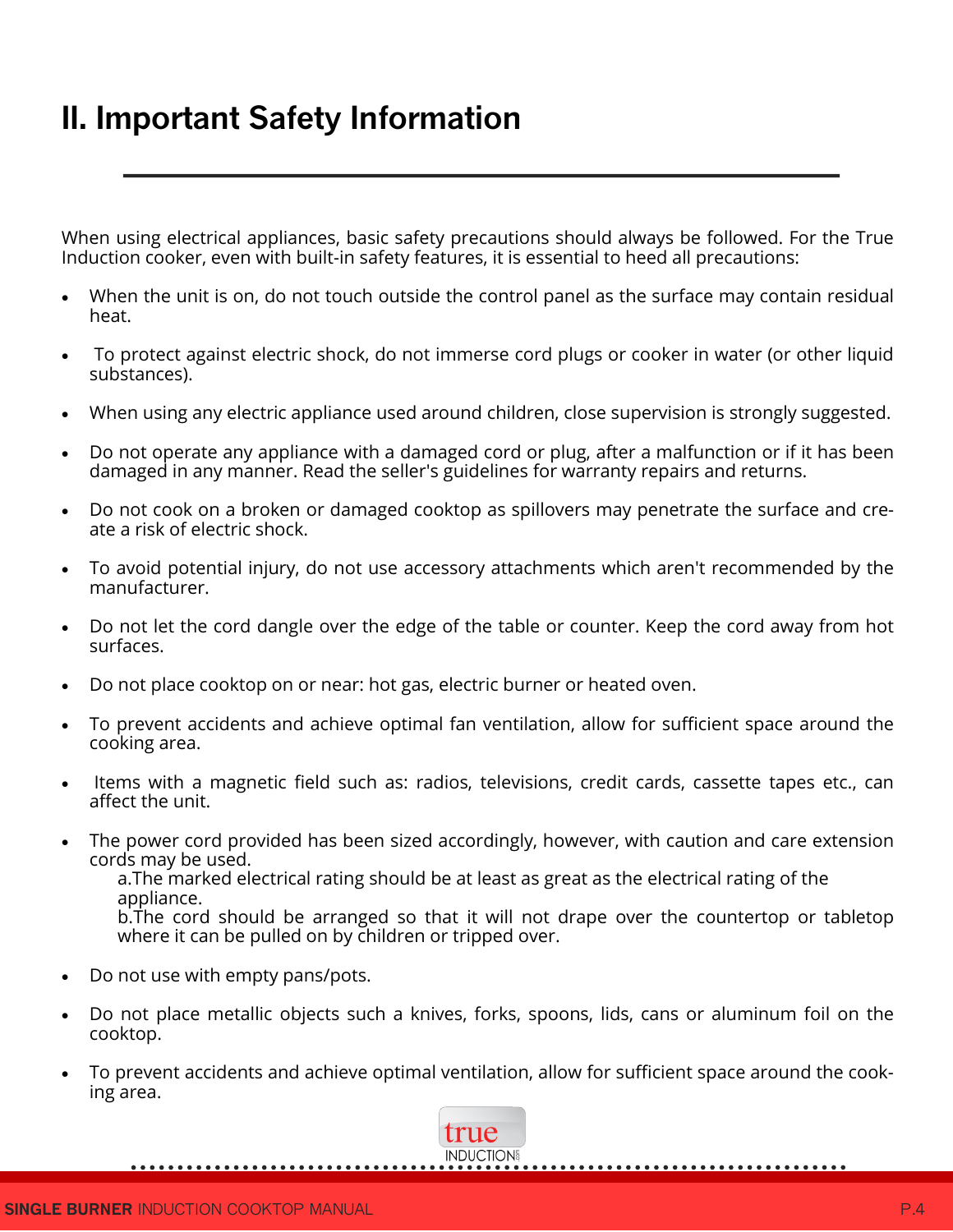## **II. Important Safety Information Continued...**

- This appliance has a polarize plug (one blade is wider than the other). To reduce the risk of electric shock, the plug will fit on the outlet only one way. If the prongs do not fit fully, reverse the plug. If it still does not fit, contact the seller for warranty support; do not attempt to modify the plug in anyway.
- To properly turn off unit press the Power button.
- It is important to be aware that the unit's surface will remain hot for a short period of time after use.
- Disconnect power and allow to cool before performing any maintenance or repairs.
- Clean cooktop with caution do not clean while unit is still hot, some cleaners produce steam or fumes if applied to a heated surface.
- Do not use cooktop for any other use then directed by the manufacturer.

| <b>Power</b>             | 1600 Watts                          |
|--------------------------|-------------------------------------|
| <b>Voltage</b>           | 120y/ 60Hz                          |
| <b>Temperature Range</b> | 150°F - 450°F (exact temp settings) |
| <b>Level Selection</b>   | Selecting settings 1-10             |
| <b>Max Time</b>          | Set timer up to 150 minutes         |
| <b>Material</b>          | Glass ceramic top                   |
| <b>Unit Measurement</b>  | 12" W x 15"L x 2 1/2" H             |

## **III. Product Specifications**

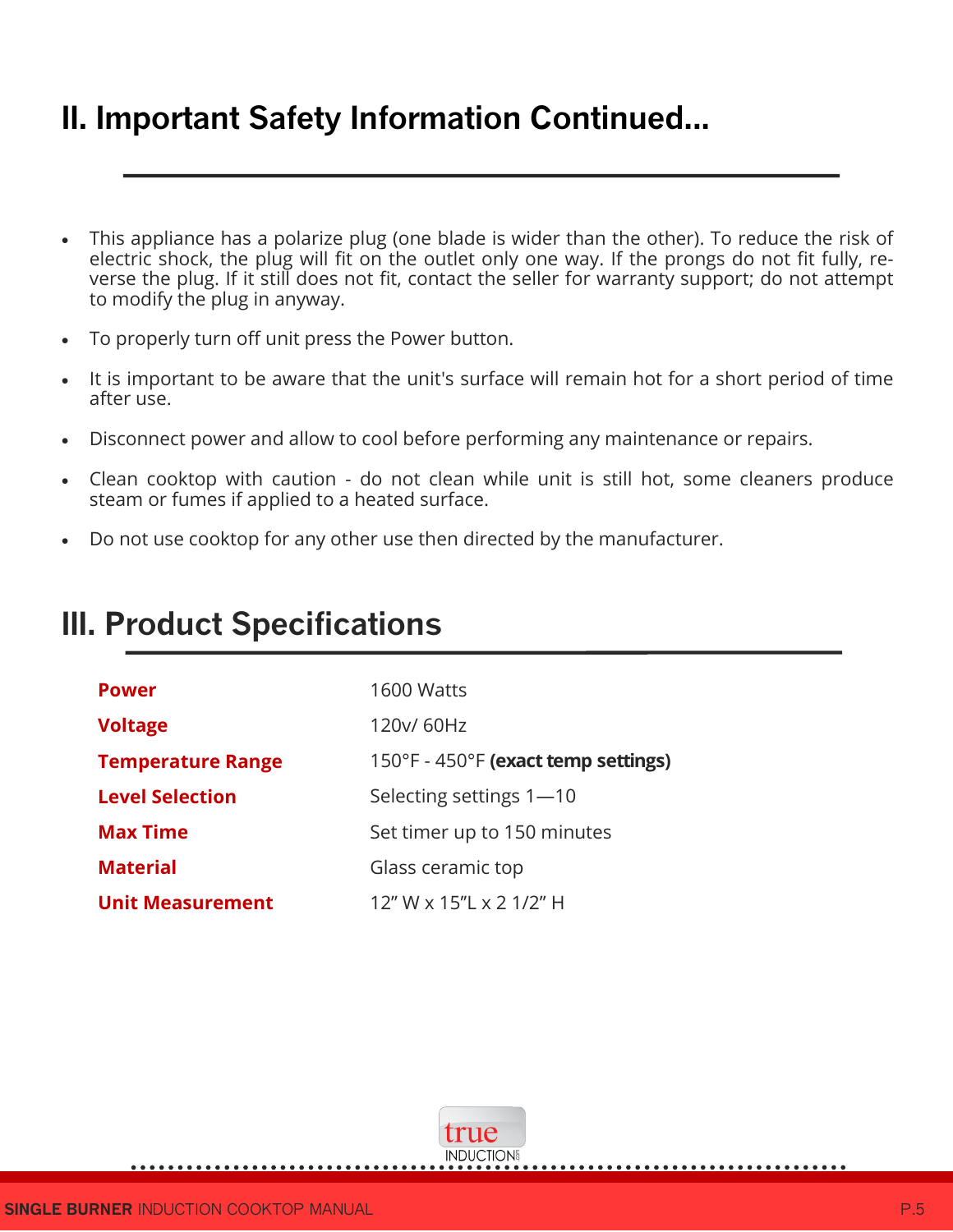## **IV. How to Use**

- Plug the power plug into a standard outlet.
- The Power button will light up and the unit will sound to indicate on.
- The device will remain in standby mode, awaiting user direction.
- Place ferromagnetic cookware (with water, oil or food already inside) on the center of the glass-ceramic top center.
- Now press the Power button on the control panel, this will turn the cooktop on. The power display will blink and sound another indicator.
- Press the Heat function key once. The pre-set power level "5" is the default selection as the device turns on.
- Using the +/ keys you can change the settings at any time, ranging from 1- 10. This is considered to be the HEAT function.

#### Power Invariance Technology

The maximum power of an individual burner level is at setting 10. But, when operating both burners their combined total is level 10, meaning that when operating the two burners at the same time they'll self adjust levels accordingly:

- When you increase the power of one side, the power output of the other side will reduce automatically (i.e., one side is at 6, the other burner automatically reduces power to level 4 creating a total of max 10 setting).
- If one side of the double burner is using the HEAT function and the other side uses the TEMP settings, the maximum HEAT setting is "5."

#### Using the Temperature Setting

Using the +/ - keys you can change the temperature settings at any time. Settings range from 150-450 degrees Fahrenheit. (Exact temperatures: 150, 180, 210, 240, 270, 300, 330, 360, 390, 420 and 450 F).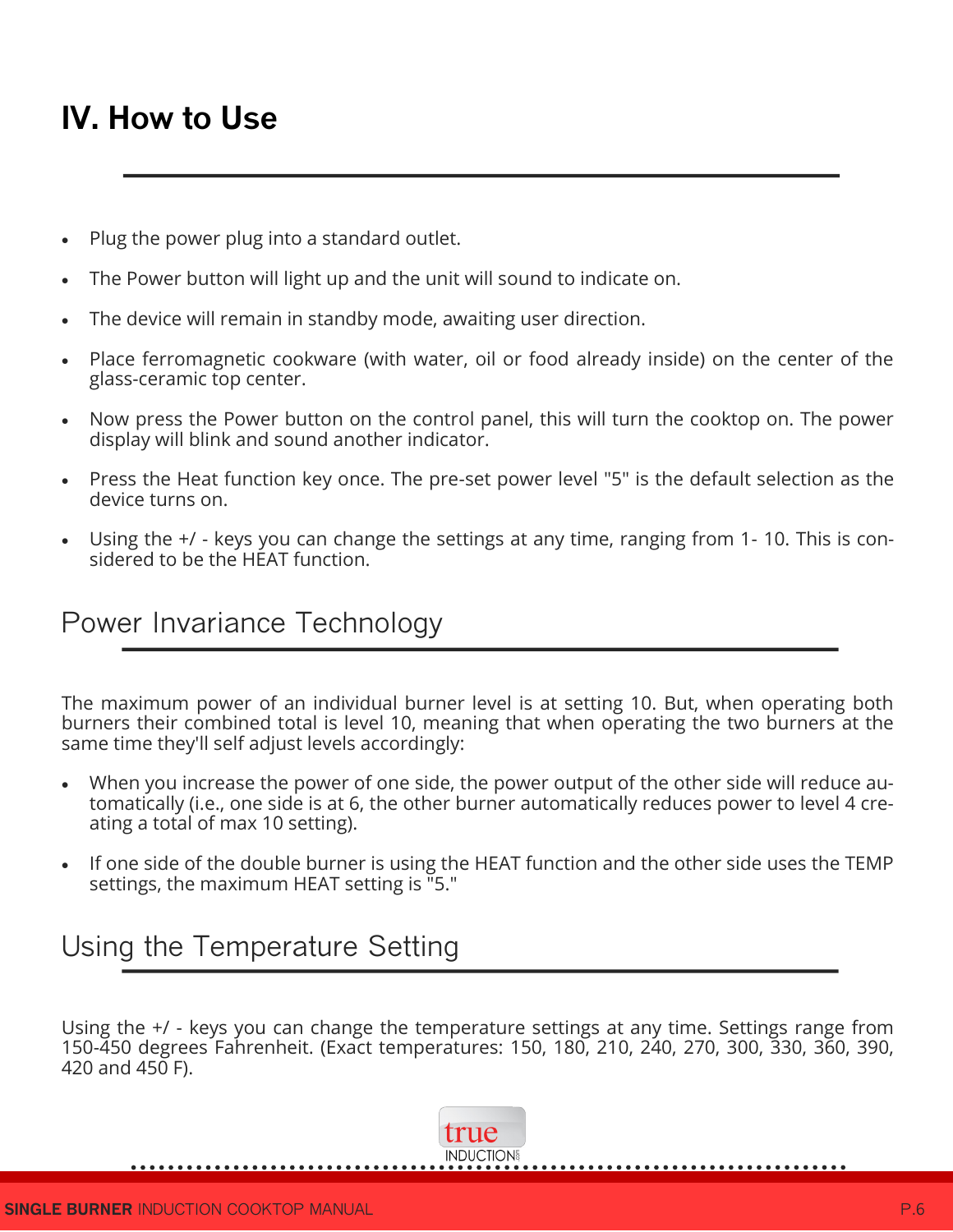# **IV. How to Use Continued...**

Using the Timer Function

- After selecting the HEAT or TEMP mode, press the TIMER button once. The display will show the number "0." Using the +/ - keys you can select the operating time in 5-minute intervals (up to max 150 min.) and reducing 1 minute.
- The display will count down the duration in minutes. Once the time is up, the unit sounds and automatically goes into standby mode. To continue cooking, press the Power button and Heat button to restart.
- During the timer operation, you can change the timer duration at any time with the arrow keys. The device's built-in memory maintains the HEAT or TEMP setting previously entered.
- You can also change the HEAT or TEMP settings without affecting the current timer setting.

### Built-In Safety Shut Off

- The True Induction cooktop is designed to automatically shut off after 150 minutes of use. This built-in auto shut off is a safety feature.
- This function occurs for both the HEAT and TEMP settings. The panel displays EE code and sounds indicating this auto-off setting.
- In the event your food requires further cooking, the unit can easily be turned back on and re-set to the desired setting

### Turning Off Unit

- When you are finished cooking, simply press the Power button to turn off the machine.
- Upon completion of cooking, the fan may remain on until the unit is cool.

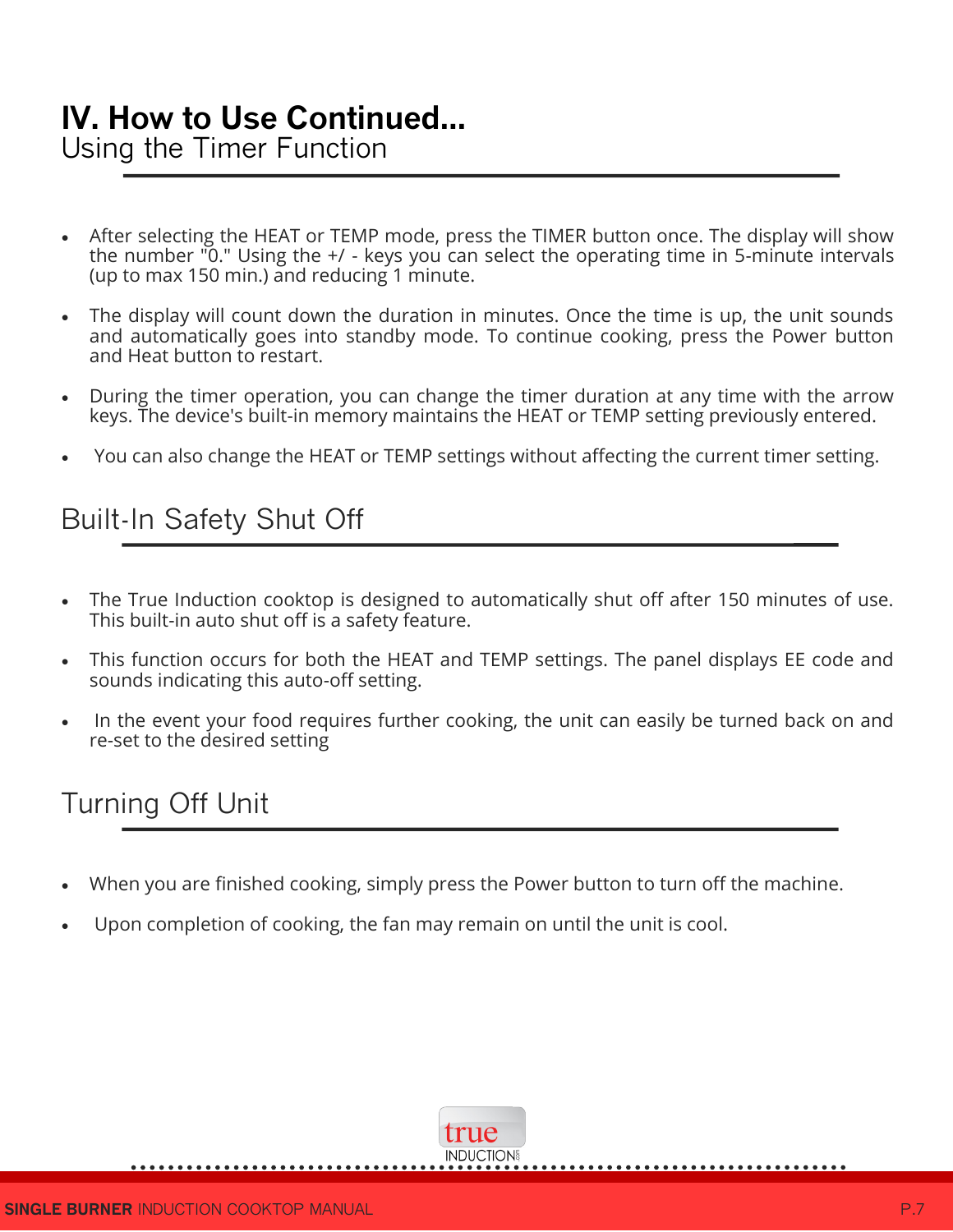## **V. Compatible Cookware**

Induction requires pots and pans that are made of ferrous (meaning magnetic) materials. Check your cookware's retail box for the induction symbol. To tell if your current cookware is compatible with the induction technology, grab a magnet and see if it holds. If your magnet stays then your cookware is ready to be used on the True Induction double burner induction portable cooktop!

Optimal cookware has a flat bottom and a diameter of 4.5" - 10" inches. Round, flat bottom pans give the best results. Pans with warped or curved bottoms will not heat evenly. For wok cooking, use a flat-bottom wok. Do not use a wok with a support ring. Look for this induction image on the retail box:

#### **The following are NOT COMPATIBLE:**

 Heat-resistant glass, ceramic, copper, aluminum pan/pots, round bottomed cookware, or cookware with a base less than 4.5 inches.

## **VI. Cleaning & Maintenance**

Please follow these directions along with important safety steps for cleaning advised at the beginning of the manual:

- Before cleaning always switch OFF the device and wait for it to be completely cool. Clean the unit after each use to remove food residues.
- Wipe off the glass-ceramic plate and the plastic surface with a slightly damp cloth (mico-fiber works best). Dishwashing soap may be used when necessary.
- Make sure that no water seeps into the device. **Never use abrasive cleaners (i.e. metal pads) or oil-based liquids. Never run the cooktop under water.**
- A vacuum cleaner attachment may be used to suck up dirt from the air intake and exhaust vent.

true **INDUCTION**